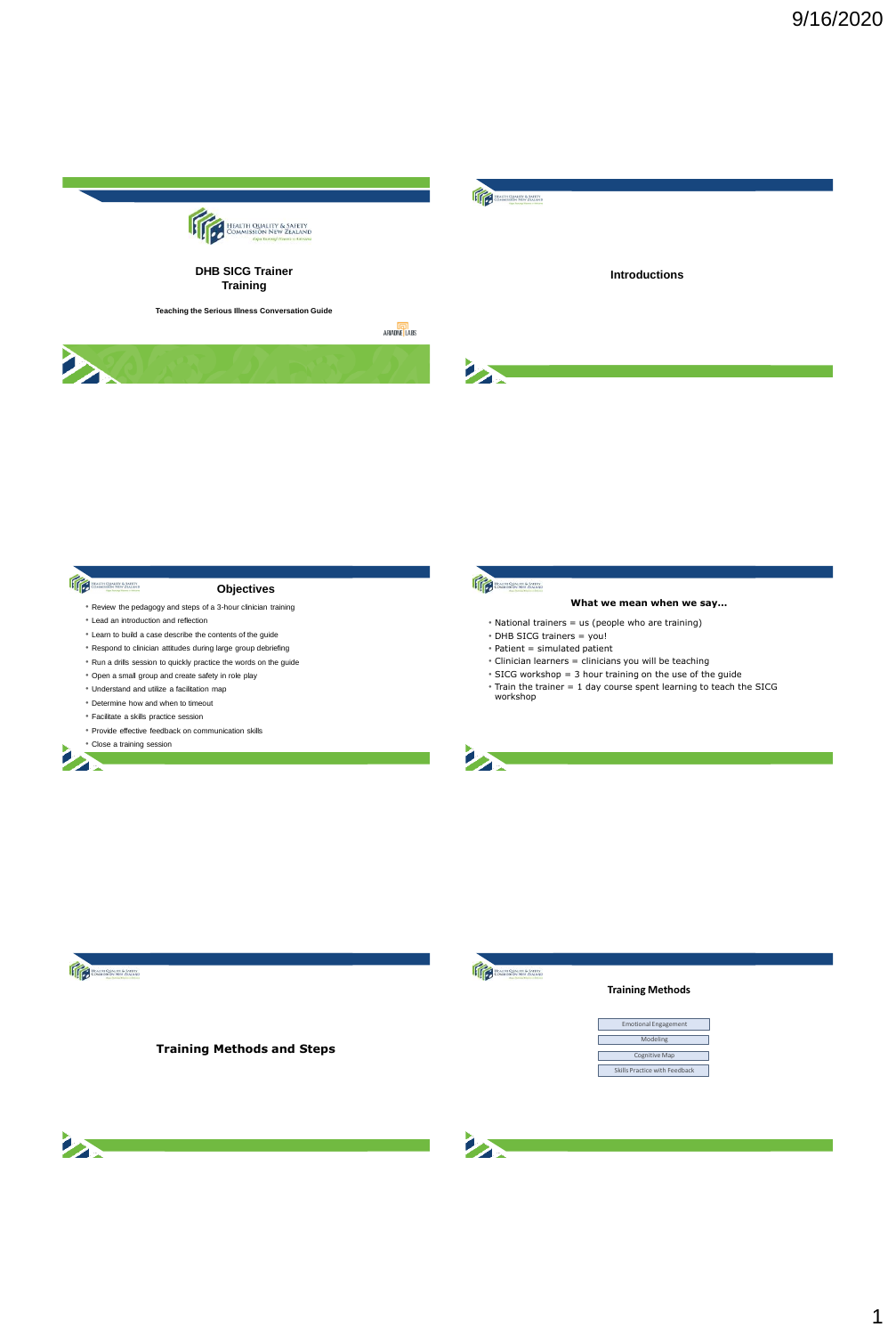



**Training Methods and Steps: 1 & 2: Introductions and Leading the Opening Reflection**





**A** 

### **Introduction & Reflection: Rationale**

# **Emotional Engagement**

Learners begin the session by sharing a story about a patient (or personal experience) in which communication had an impact on care, for better or worse

#### **Rationale**

**A** 

- Have people get to know each other with a twist of fun
- Reflect on their own clinical experiences and engage emotionally with those experiences
- . Reflect on key communication practices that make a difference in patient and family outcomes



### **Introduction: Tips**

### **Practical Introductions**

Have everyone say their name and what they do

- **Have a little bit of fun to lighten the atmosphere**
- . If you didn't work in your current job, what would you do?
- 
- If you could have one superpower, what would that be?<br>In Tell us one thing about yourself that nobody else in this room knows.
- What is your favourite chocolate bar or lolly?





# **Reflection**

Think of a patient with serious illness who had a poor or a good outcome at the end of life in which the outcome was related to communication about goals of care

Identify the elements of communication (or lack of communication) that you think contributed to the outcome

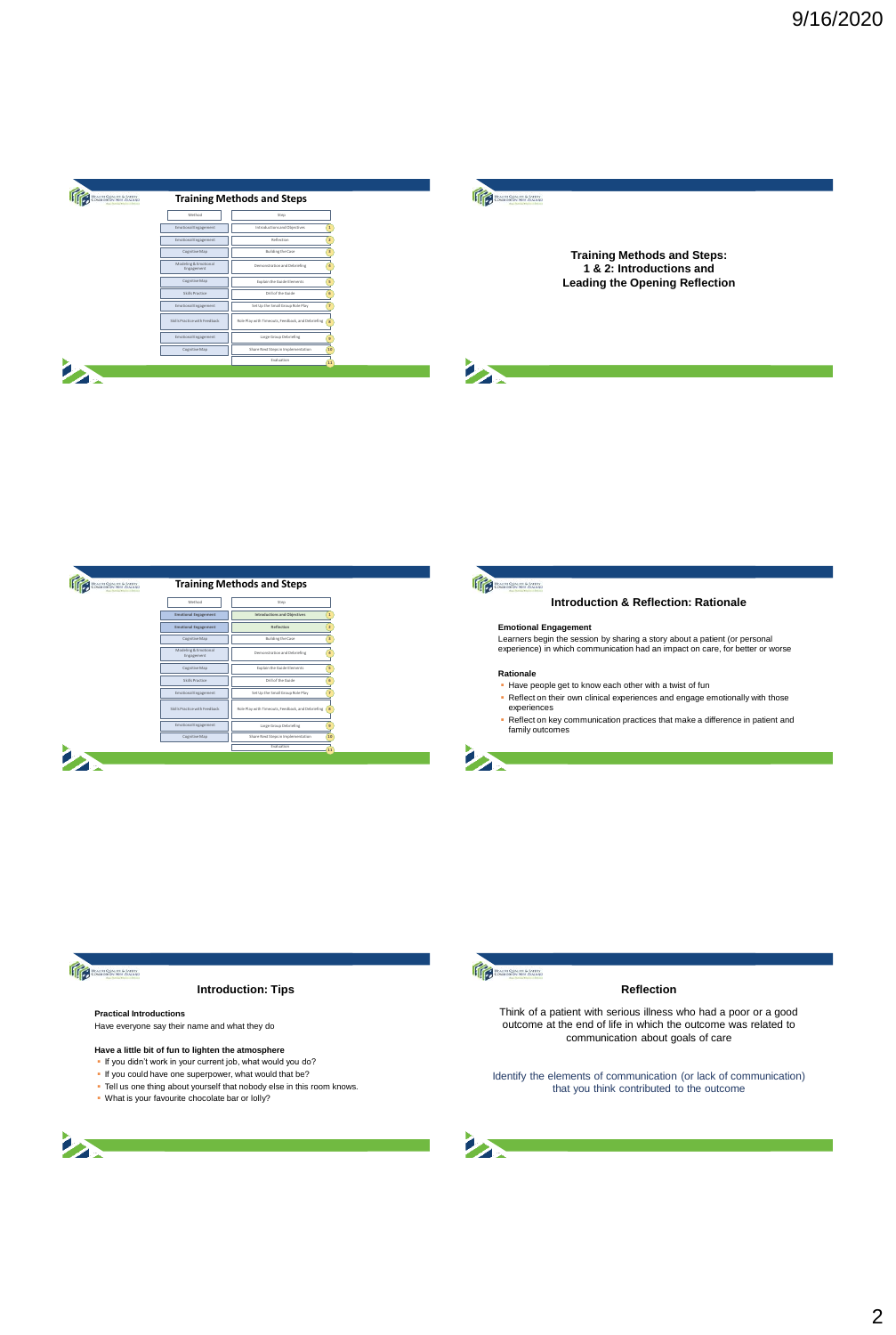

**BAT** 

### **Reflection: Tips**

- **Allow silence**: Tolerate the discomfort of silence to allow learners to formulate their words before sharing their story with the group
- **If you have a talkative learner:** Thank them at a pause point; highlight an aspect of their story that demonstrates a positive or negative impact of communication on care;<br>their story that demonstrates a positive or negat
- **Resist the urge** to let the reflection go beyond the designated time
- 
- **Write themes on the white board to avoid repetitive stories:**<br> **Aspects of communication that make things go well**<br> **Aspects of communication that make things go poorly**



**Training Methods and Steps: 3 & 5: Building the Case**







#### **Didactic: Rationale**

**Cognitive Map**<br>
During the two didactic sessions, you will explain the underlying<br>
rationale for the Serious Illness Care Program and describe the<br>
elements of the Serious Illness Conversation Guide

#### **Rationale**

 Using a didactic approach helps clinicians understand why this is important and gives practical steps about how to improve







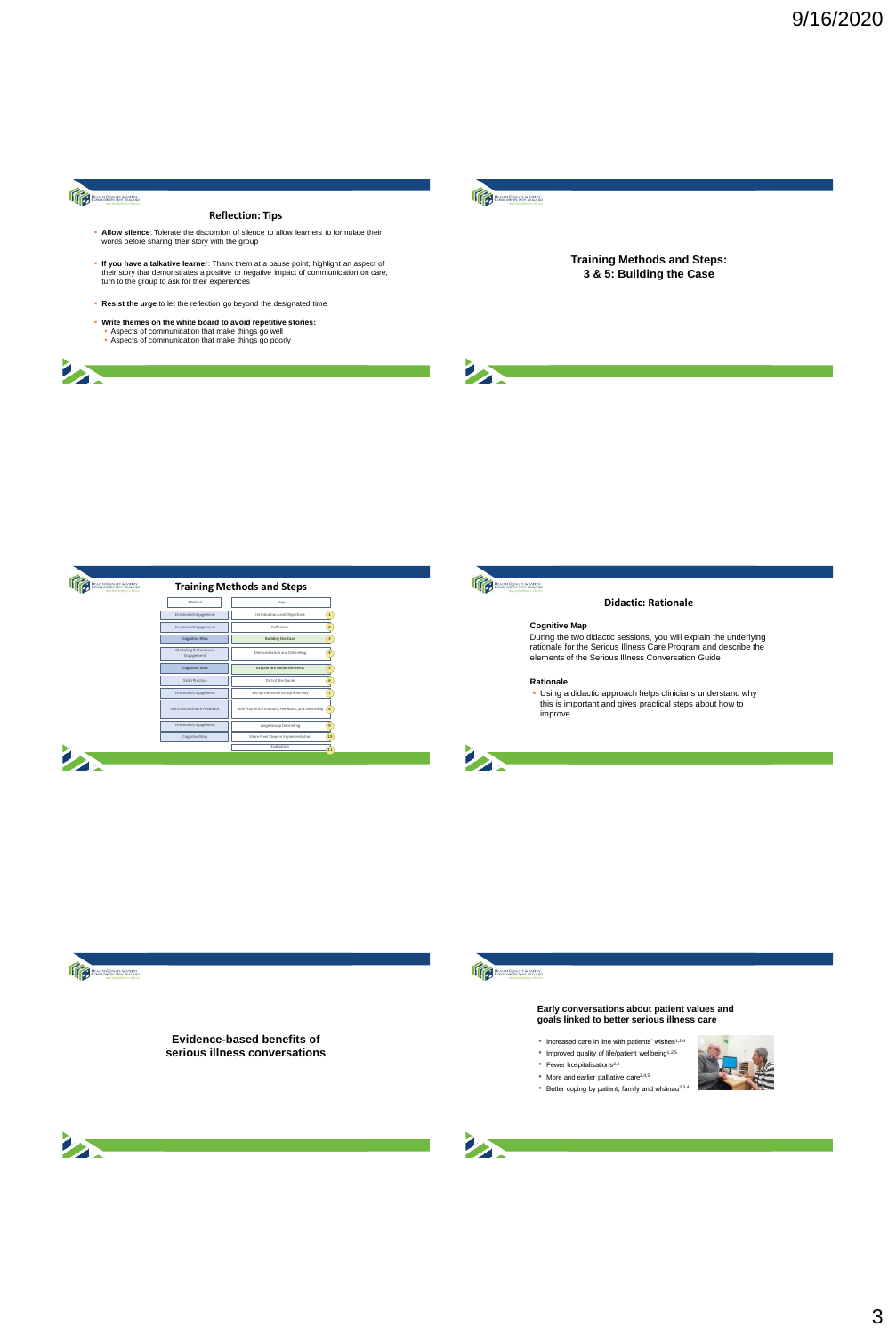# Representation

is a

# **Conversations are infrequent, late and limited**

•**Infrequent** Fewer than one-third of patients with end-stage diagnoses reported end-of-life (EOL) discussion with clinicians<sup>6</sup>

- 
- Late<br>In patients with advanced cancer, first EOL discussion took place 33 days before death.<br>Fifty-five percent of initial EOL discussions occurred in hospital<sup>7</sup><br>● Limited<br>Conversations often fail to address key elemen
- 
- 
- •**New Zealand context** Health and Disability Commissioner: 15 percent of all complaints can be attributed directly to health professionals' attitudes and communication<sup>9</sup>
- 



### **Quality of conversation documentation is poor**

When conversations take place, outcomes of discussions are often:

\* not documented<sup>10,11</sup>

- 
- \* not documented accurately<sup>10,11</sup><br>\* not easily retrievable in the clinical notes or electronic medical record<sup>10,11</sup><br>\* in conflict with other information in the clinical record.<sup>10,11</sup>
- 







# **George Street**

# **Gentle landings: What can checklists or guides do? Research**



- Bridge gap between evidence and 'real-world' implementation Assure adherence to key processes Achieve higher level of baseline performance Ensure completion of necessary tasks during complex, stressful situations
- 
- 
- 





- 
- 
- **Randomised controlled trial<br>• Oncology (Dana-Farber Cancer Institute)<br>• High-risk primary care (Atrius)<br><b>Implementation trial**<br>• High-risk Medicare patients Integrated Care Management<br>• Program (iCMP)
- 
- 
- **Feasibility and acceptability pilots** Chronic critical illness (Spaulding) African American patients (South Carolina)

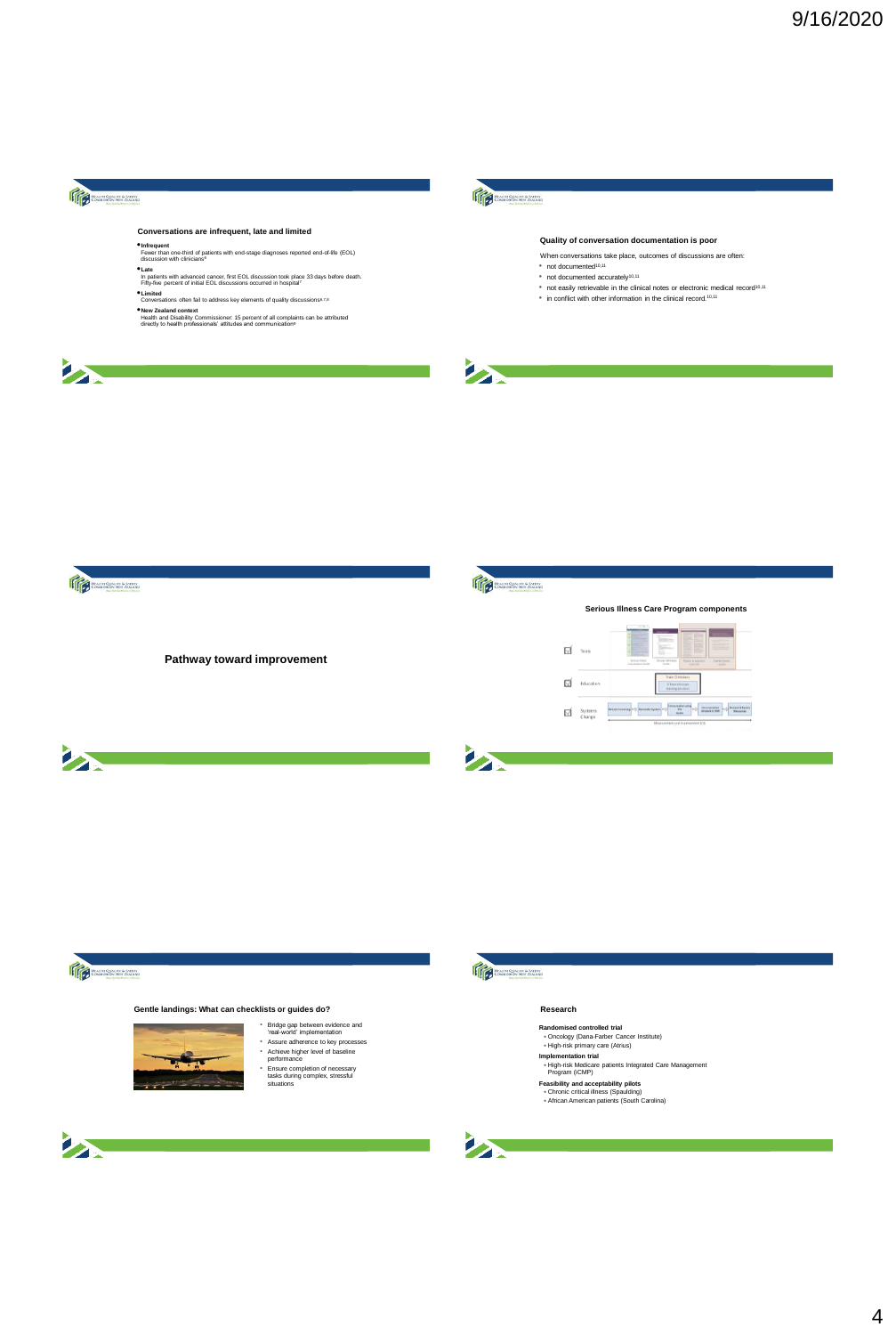| <b>FALTIN CHIALITY &amp; SMETY</b><br>SMAHINHOV NEW ZEALAND<br><b>Rang Surfind Education &amp; Antiques</b> |                                                                                 | <b>HALTH CEALITY &amp; SMETY</b><br>DMARTANON NEW ZEALAND<br><b>Planet Seattleber A Manhood Artists</b> |                                                                                                                                    |  |
|-------------------------------------------------------------------------------------------------------------|---------------------------------------------------------------------------------|---------------------------------------------------------------------------------------------------------|------------------------------------------------------------------------------------------------------------------------------------|--|
| <b>Health Affairs</b>                                                                                       |                                                                                 |                                                                                                         | Sixty-six percent of intervention patients report positive behavior change <sup>12</sup>                                           |  |
| 64.00<br><b>JOURNAL</b><br>TOPICS                                                                           |                                                                                 | Practical planning                                                                                      | 'Making changes to my will. Plan my funeral.'                                                                                      |  |
|                                                                                                             | HEALTH AFFAIRS > VOL. 36, NO. 7: ADVANCED ILLNESS & END-OF-LIFE CARE            | Communication with family                                                                               | 'More realistic in my approach with family and friends about my prognosis.'                                                        |  |
| Serious Illness Communication In                                                                            | A Systematic Intervention To Improve                                            | End-of-life care planning                                                                               | 'Made a complete list of all my last wishes, such as when I can no longer go to the<br>bathroom myself I want hospice house care." |  |
| <b>Primary Care</b>                                                                                         | Joshua R. Lakin, Luca A. Koritsanszky, Rebecca Cunningham, Francine L. Maloney, | Wellbeing                                                                                               | I am doing the same stuff as before, just feeling less arelous about the future (hope for<br>the best, prepare for the worst)."    |  |
| Brandon J. Neal, Joanna Paladino, Marissa C. Palmor, Christine Vogeli,<br>See fewer authors                 | Timothy G. Ferris, Susan D. Block, Atul A. Gawande, and Rachelle E. Bernacki    | Values, goals and priorities                                                                            | I have started to think about what my priorities are in terms of quality of life."                                                 |  |
| AFFILIATIONS V<br>PUR ISHED: JEEY 2017                                                                      | https://doi.org/10.1377/htthaff.2017.0219                                       | Therapeutic relationship                                                                                | 'Mostly the conversation brought us closer (Dr X).'                                                                                |  |
|                                                                                                             |                                                                                 |                                                                                                         | Preliminary qualitative analysis                                                                                                   |  |
|                                                                                                             |                                                                                 |                                                                                                         |                                                                                                                                    |  |



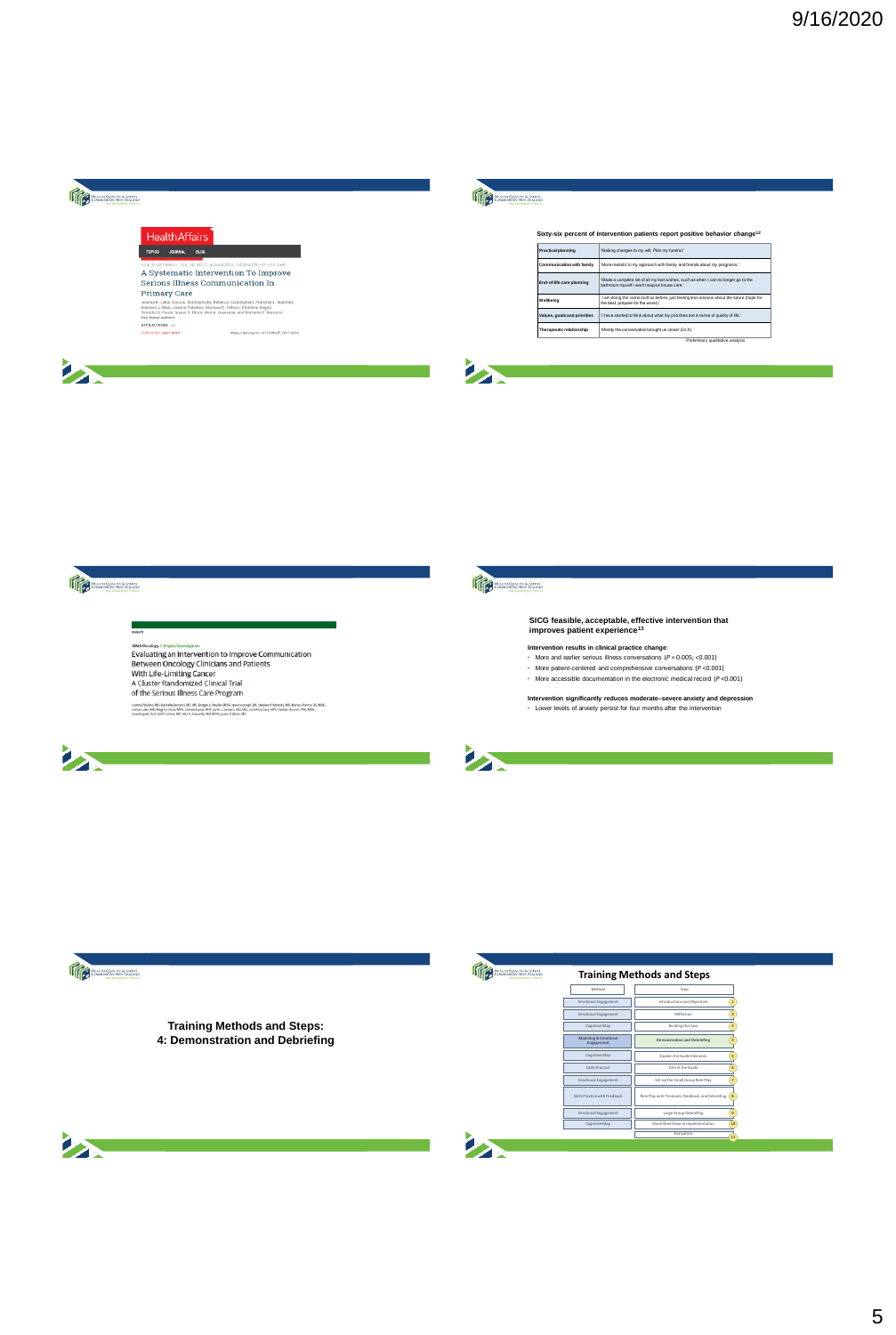

### **Demonstration & Debriefing: Rationale**

- **Modeling and Emotional Engagement<br>
<b>Trainers model or show a video** that demonstrates use of the<br>
Serious Illness Conversation Guide for trainees
- Learners **debrief** the demonstration, discussing their observations and concerns, led by the trainer

#### **Rationale**

**SERVICE** 

- Practice observation skills while they watch the demonstration
- **Express attitudes** and concerns about the conversation during the debriefing by identifying what was effective and ineffective about the conversation from their perspective



### **Demonstration Tips**

### **Live Demonstration**

- Use a standardised patient or patient actor and prep him/her
- Live demonstrations allow the facilitator to be in the vulnerable position, which sets the tone for learners to be in that position later

### **Video Demonstration**

Use a video if you don't have a standardised patient or patient actor

**BE** 



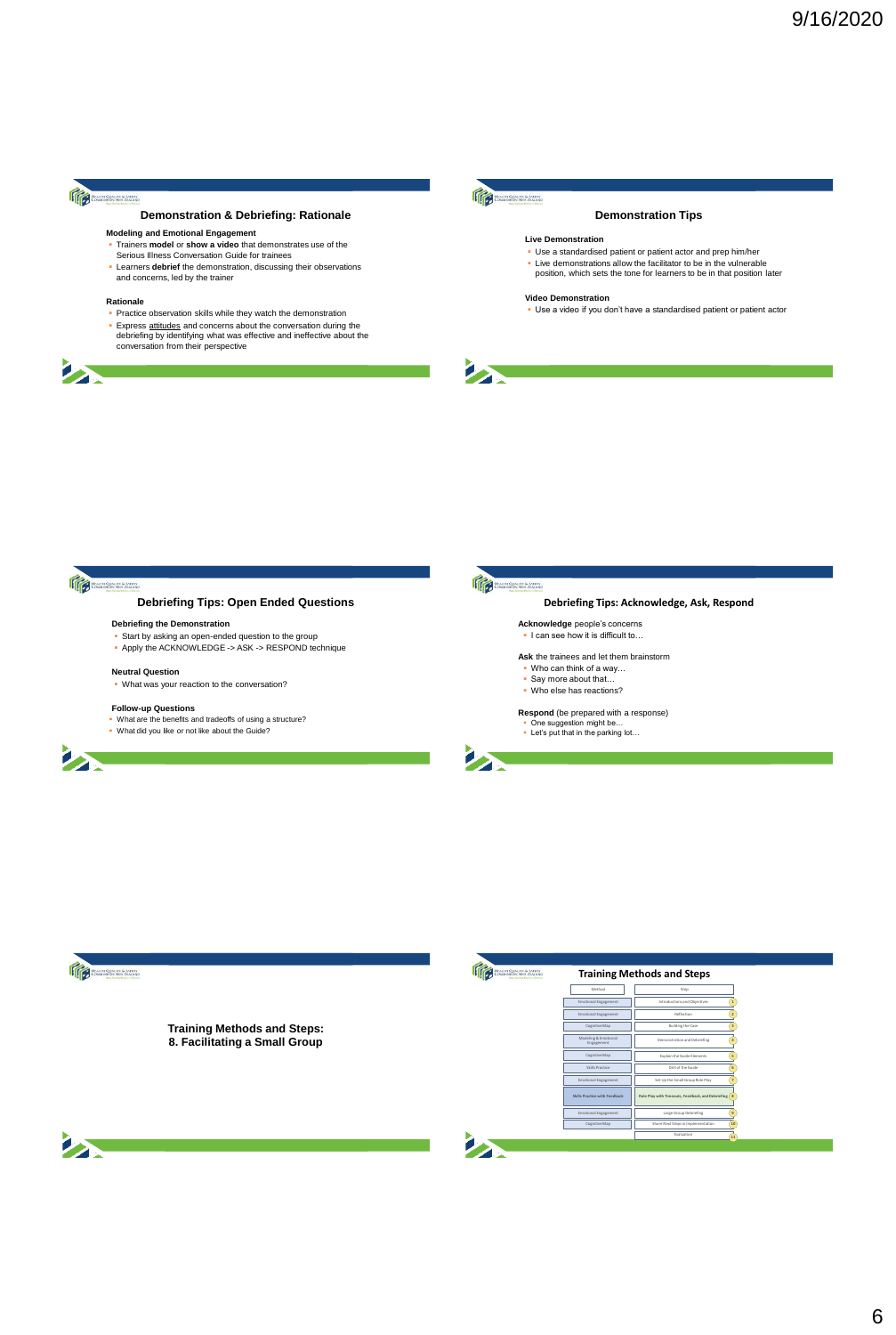

**BAR** 

# **Skills Practice: Rationale**

### **Skills Practice with Feedback**

Trainees practice their conversation skills with each other through a **role play** exercise with feedback from a trained facilitator

### **Rationale**

It is important for clinicians to try the Conversation Guide before using it with patients

| <b>STEP</b>            | <b>WHAT FACILITATOR DOES OR SAYS</b>                                        |
|------------------------|-----------------------------------------------------------------------------|
| <b>INTRODUCE CASE</b>  | Read the patient case.                                                      |
|                        | Ask the group to decide which prognosis statement to use.                   |
|                        | "Which of the 3 prognosis statements would be most useful in this case?"    |
| <b>IDENTIFY</b>        | Understand the clinician learner's challenge.                               |
| a learning focus       | "Which question or element in the Serious Illness Conversation Guide do you |
|                        | anticipate finding most challenging?"                                       |
| RUN                    | Explain that quick coaching & feedback are expected.                        |
| the encounter          | Remind clinician learner to follow the Guide                                |
|                        | Take notes on interactions.                                                 |
| QUICK COACH            | Pause the clinician learner: offer a phrase: gesture to resume.             |
| Keep clinician on task | Keep the clinician learner working from the quide.                          |
|                        | Recommend minor adjustments, minimally interrupting flow.                   |
| QUICK TIME OUTS        | Time out if learner is veering from guide or uncertain.                     |
|                        | Aim for one quick time out per encounter.                                   |

| <b>STEP</b>                    | WHAT FACILITATOR DOES OR SAYS                                                             |
|--------------------------------|-------------------------------------------------------------------------------------------|
| DEBRIFE                        | Give the clinician learner a moment to gather his/her thoughts.                           |
| the quick time out             | "How is it going?"                                                                        |
|                                | "What did you do well?"                                                                   |
|                                | "What might you do differently?"                                                          |
| <b><i>ENGAGE THE GROUP</i></b> | Gather additional ideas from small group participants.                                    |
|                                | "Does anyone have any other ideas about what Iclinician learner1 could say?"              |
| <b>RESUME</b>                  | Resume the encounter.                                                                     |
| the encounter                  | Have the clinician learner finish practicing using the Guide.                             |
|                                | Offer the clinician learner the opportunity to try a specific question again, if desired: |
|                                | "Do you want to start with [specific element] from the Guide?"                            |
| <b>REINFORCE LEARNING</b>      | Find out what the learner is taking away.                                                 |
|                                | Clinician learner names one thing they did that they liked.<br>1.                         |
|                                | Facilitator names one thing clinician did that they liked.<br>$\mathbf{2}$                |
|                                | 3. Ask clinician learner for a take home point:                                           |
|                                | "What did you learn from this encounter that you could use the next time you see a        |
|                                | patient?"                                                                                 |

| Restate the learning goal                                                          |
|------------------------------------------------------------------------------------|
| The goal is to practice using the guide                                            |
| Read the case                                                                      |
| Then ask - does any one have any questions about the case?                         |
| Which of the 3 prognostic statements would be most useful in this case?            |
| Ask for a volunteer                                                                |
| Who would like to volunteer to practice using the Guide?                           |
| Which question or element in the Guide do you anticipate finding most challenging? |
| Remind the learner about timeouts and remind the group to take notes               |
| I will call a timeout pretty quickly                                               |
| Group - remember to take good notes                                                |
| Begin the encounter                                                                |
| Begin whenever you are ready                                                       |



# **Timeouts**

**Call a timeout if the learner** Appears distressed or stuck Misses responding to emotion Veers off the guide Does something well that you want to highlight to the group



# **Giving Feedback**

- **How to give effective feedback** Make it specific focus on behaviors (take notes), not intentions
- 
- Keep it short focus on 1-2 key learning points Address the emotions of the learner "Yeah, that was a tough case…" or "These are sad situations."
- 



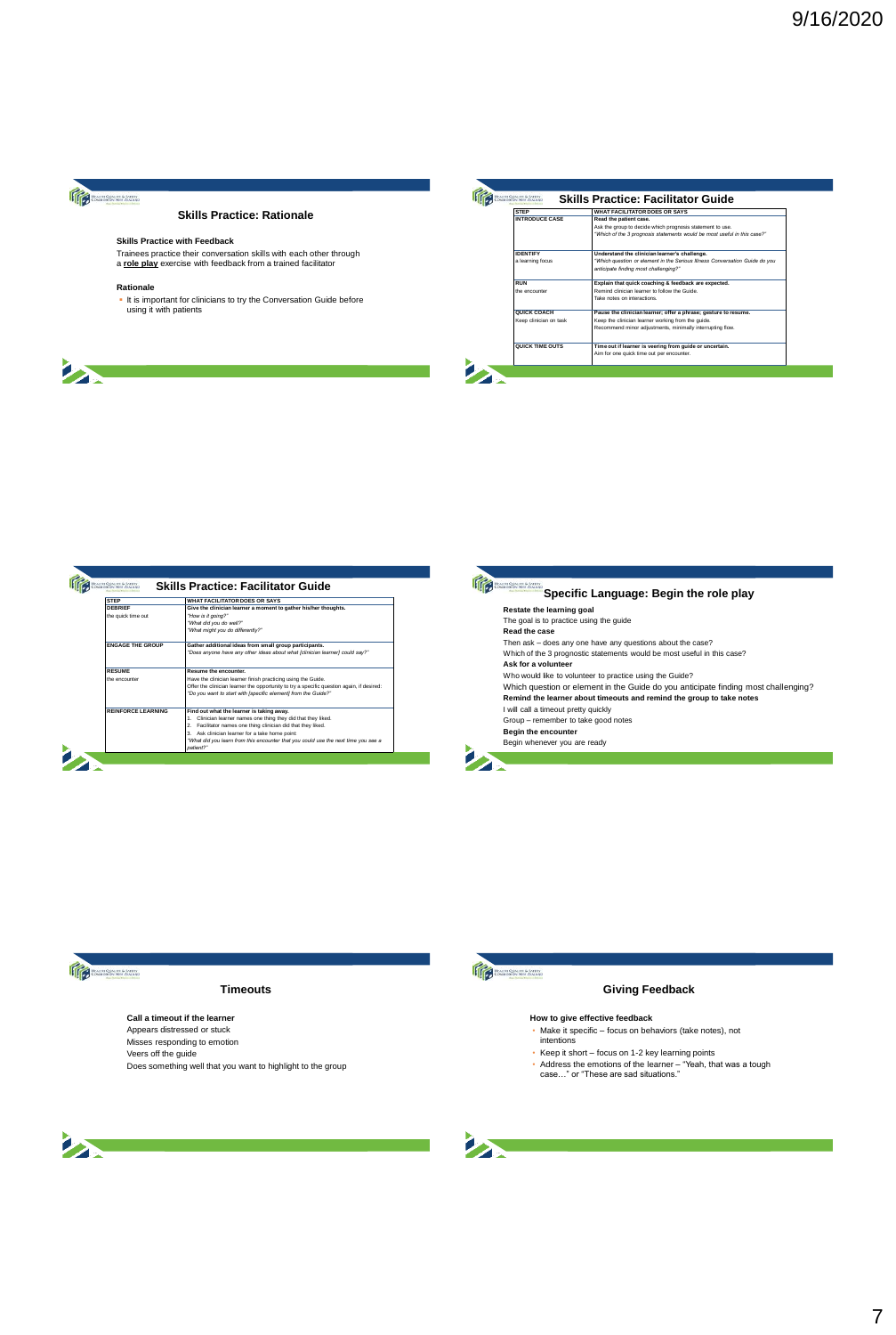

**BAR** 

# **Giving Feedback**

# **ALWAYS start with the learner**

- What went well? What was challenging?
- What will you take away from this exercise?

# **From the group, only elicit positive feedback** • What did you see [the learner] do well?

- 
- If someone beings to offer criticism, cut them off repeat What did you see [the learner] do **well**?



**Training Methods and Steps: 6: Drill of the Guide**







江

### **Drill of the Guide: Rationale**

### **Skills Practice**

A low risk setting to read the words aloud on the guide for the first time

- **Rationale**<br>
"Create a low-risk, playful environment for the learners to read<br>
the words on the guide<br>
"Drills make it easier to follow the Guide in the following,<br>
higher stress small group practice session
- 
- 



# **Drill of the Guide: Tips**

- 
- Set the stage this is the communication equivalent of shooting free throws in basket ball or playing piano scales Have participants simply read the pre-prepared drill case (using the Guide format) to each other
- **Then** switch
- **Debrief their experience using the Guide**
- Don't get lost in the weeds debriefing the guide. The purpose is to highlight the flow and notice what it is like to keep going back to the Guide



**Training Methods and Steps: 7. Small Group Set Up**



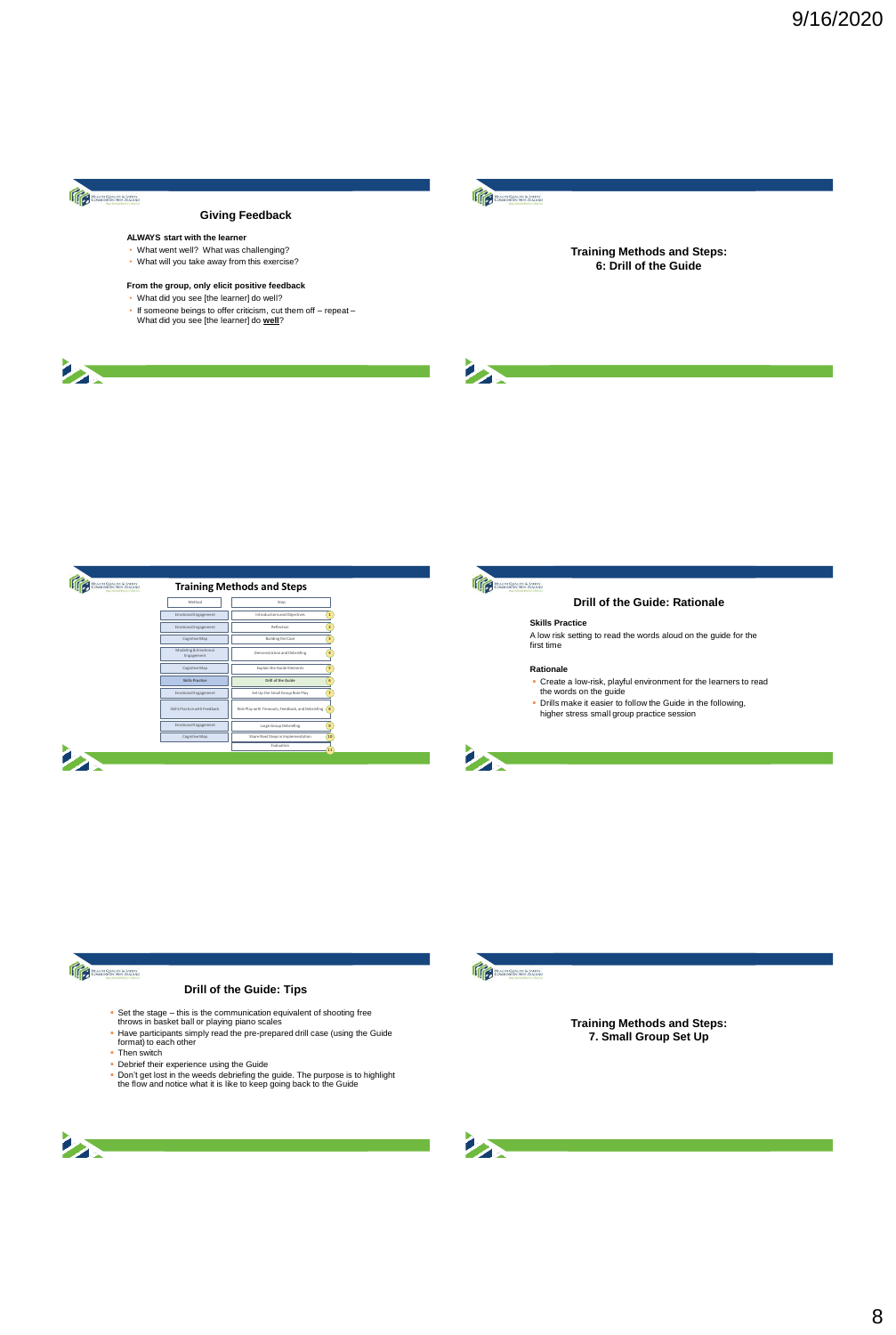



**SALE** 

# **Small Group Set Up: Rationale**

### **Emotional Engagement**

The small group portion of the training, while the highest rated on feedback forms, is the most stressful for learners

# **Rationale**

- Normalise the experience of role play
- **Surface positive and negative attitudes about role play**<br>• Set clear and safe ground rules that everyone agrees upon<br>• before embarking on role play teaching



# **Small Group Set Up: Tips**

# **What did you see us do?**

- State the goal of the session to practice the Conversation Guide
- Lead 'I hate role play' exercise
- 
- Establish ground rules for small group learning Explain the logistics of the session



**A** 

# **Small Group Set Up: Steps**

- **'I hate role play' exercise** helps to prevent humiliation and shame
	-
- Why do you **hate** role play? Why do you **like** role play? A great place for some humor
- 

**Ground rules exercise** creates safe environment • Confidential

- 
- Everyone has something to learn Respectful and non-judgmental
- 
- Timeouts and feedback are expected Clinician doing the role play can call a timeout at any time
- Clinician doing the role play always debriefs first...







**Your chance to practice Training Methods and Steps: 9 & 10. Large Group Debriefing and Next Steps**